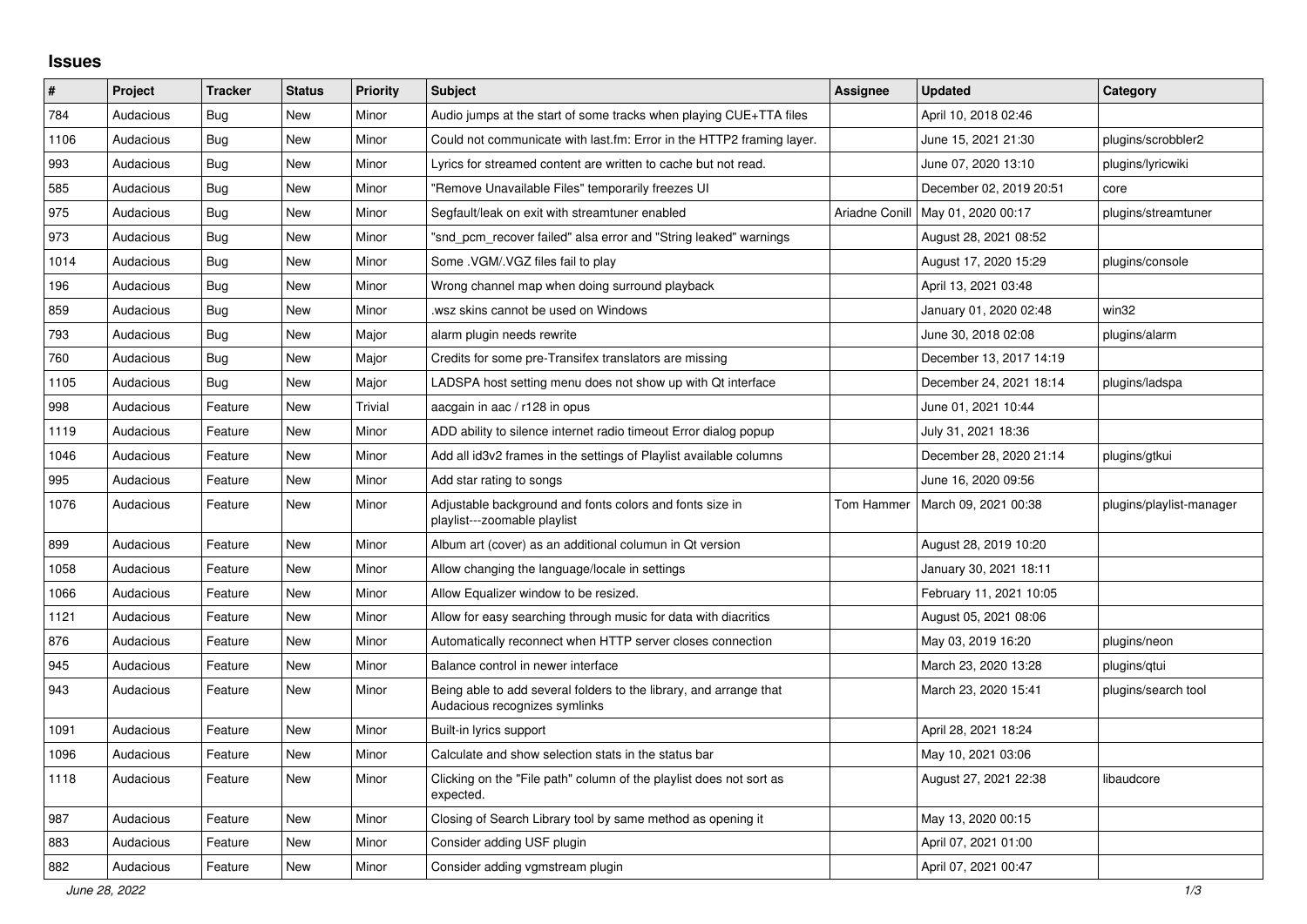| $\#$ | Project   | <b>Tracker</b> | <b>Status</b> | <b>Priority</b> | <b>Subject</b>                                                                  | <b>Assignee</b> | <b>Updated</b>           | Category           |
|------|-----------|----------------|---------------|-----------------|---------------------------------------------------------------------------------|-----------------|--------------------------|--------------------|
| 889  | Audacious | Feature        | New           | Minor           | Crossfade settings: is it possible to increase the upper limit?                 |                 | May 18, 2019 20:49       |                    |
| 1095 | Audacious | Feature        | New           | Minor           | Ctrl $+$ Z / R to undo / redo changes to playlist                               |                 | May 07, 2021 18:42       |                    |
| 864  | Audacious | Feature        | New           | Minor           | Drag/drop songs into playlists displayed in the Playlist Manager                |                 | October 29, 2019 02:14   |                    |
| 955  | Audacious | Feature        | New           | Minor           | Enqueue option                                                                  |                 | April 09, 2020 03:54     |                    |
| 1067 | Audacious | Feature        | New           | Minor           | Equalizer adjustments are coarse.                                               |                 | February 11, 2021 10:09  |                    |
| 1116 | Audacious | Feature        | New           | Minor           | feature request: miniview mode with QT or GTK interace                          |                 | February 08, 2022 06:53  |                    |
| 1082 | Audacious | Feature        | New           | Minor           | File writer option to pad track numbers with leading zeros                      |                 | March 31, 2021 00:15     | plugins/filewriter |
| 1130 | Audacious | Feature        | New           | Minor           | folders for tabs in the playlist head (an enhancement suggestion, not a<br>bug) |                 | October 24, 2021 19:04   |                    |
| 500  | Audacious | Feature        | New           | Minor           | fullscreen album art                                                            |                 | April 08, 2020 19:17     |                    |
| 1098 | Audacious | Feature        | New           | Minor           | Hide empty Services playlist sub-menu                                           |                 | May 10, 2021 09:25       | libaudgui          |
| 1108 | Audacious | Feature        | New           | Minor           | HTTPS support for Windows builds                                                |                 | December 27, 2021 04:45  | plugins/neon       |
| 1071 | Audacious | Feature        | New           | Minor           | Linkage could be improved for packagers.                                        |                 | March 31, 2021 00:32     |                    |
| 1151 | Audacious | Feature        | New           | Minor           | Load balance XSPF tracks with multiple location URIs                            |                 | January 28, 2022 19:10   |                    |
| 968  | Audacious | Feature        | New           | Minor           | Loop PSF files at normal loop points during repeat mode                         |                 | April 16, 2020 03:25     | plugins/psf        |
| 1093 | Audacious | Feature        | New           | Minor           | Make the Song Dialog (Qt) window wider by default                               |                 | May 17, 2021 15:36       |                    |
| 1057 | Audacious | Feature        | New           | Minor           | Matroska (mka) chapter support                                                  |                 | August 27, 2021 22:54    |                    |
| 1142 | Audacious | Feature        | New           | Minor           | MusicBrainz support for CD plugin                                               |                 | November 20, 2021 21:46  | plugins/cdaudio    |
| 1160 | Audacious | Feature        | New           | Minor           | Ogg Opus support for streams                                                    |                 | March 11, 2022 18:09     |                    |
| 873  | Audacious | Feature        | New           | Minor           | Optionally make "previous track" restart current track                          |                 | June 08, 2021 22:55      |                    |
| 1153 | Audacious | Feature        | New           | Minor           | Optional sort column for File Created/Modified date and time                    |                 | February 04, 2022 16:00  | libaudgui          |
| 51   | Audacious | Feature        | New           | Minor           | Option to inhibit suspend                                                       |                 | February 13, 2021 09:23  |                    |
| 924  | Audacious | Feature        | New           | Minor           | Option to replace playlist contents by drag and drop                            |                 | December 02, 2019 20:15  |                    |
| 1099 | Audacious | Feature        | New           | Minor           | Per-track ReplayGain shouldn't be enabled by default                            |                 | May 09, 2021 13:41       |                    |
| 1048 | Audacious | Feature        | New           | Minor           | PipeWire support                                                                |                 | May 04, 2022 19:36       |                    |
| 1170 | Audacious | Feature        | New           | Minor           | Playback mode button                                                            |                 | April 22, 2022 16:01     |                    |
| 913  | Audacious | Feature        | New           | Minor           | Play / create new playlist from selection                                       |                 | December 02, 2019 20:13  | plugins/qtui       |
| 877  | Audacious | Feature        | New           | Minor           | Please add save option to cue playlists (patch included)                        |                 | March 07, 2019 04:18     | plugins/cue        |
| 429  | Audacious | Feature        | New           | Minor           | Please enable scrobbling to libre.fm in Scrobbler 2.0                           |                 | September 02, 2019 10:35 | plugins/scrobbler2 |
| 1088 | Audacious | Feature        | New           | Minor           | plugin: status icon: ADD option to select tray mouse Middle Click action        |                 | April 11, 2021 12:05     | plugins/statusicon |
| 786  | Audacious | Feature        | New           | Minor           | Port global hotkeys plugin to Windows                                           |                 | January 04, 2021 21:52   | plugins/hotkey     |
| 1072 | Audacious | Feature        | New           | Minor           | QT AOSD plugin                                                                  |                 | February 17, 2021 21:18  | plugins/aosd       |
| 1017 | Audacious | Feature        | New           | Minor           | QT Global Hotkeys rework proposal and cross-platform support                    | Domen Mori      | December 07, 2020 04:22  | plugins/hotkey     |